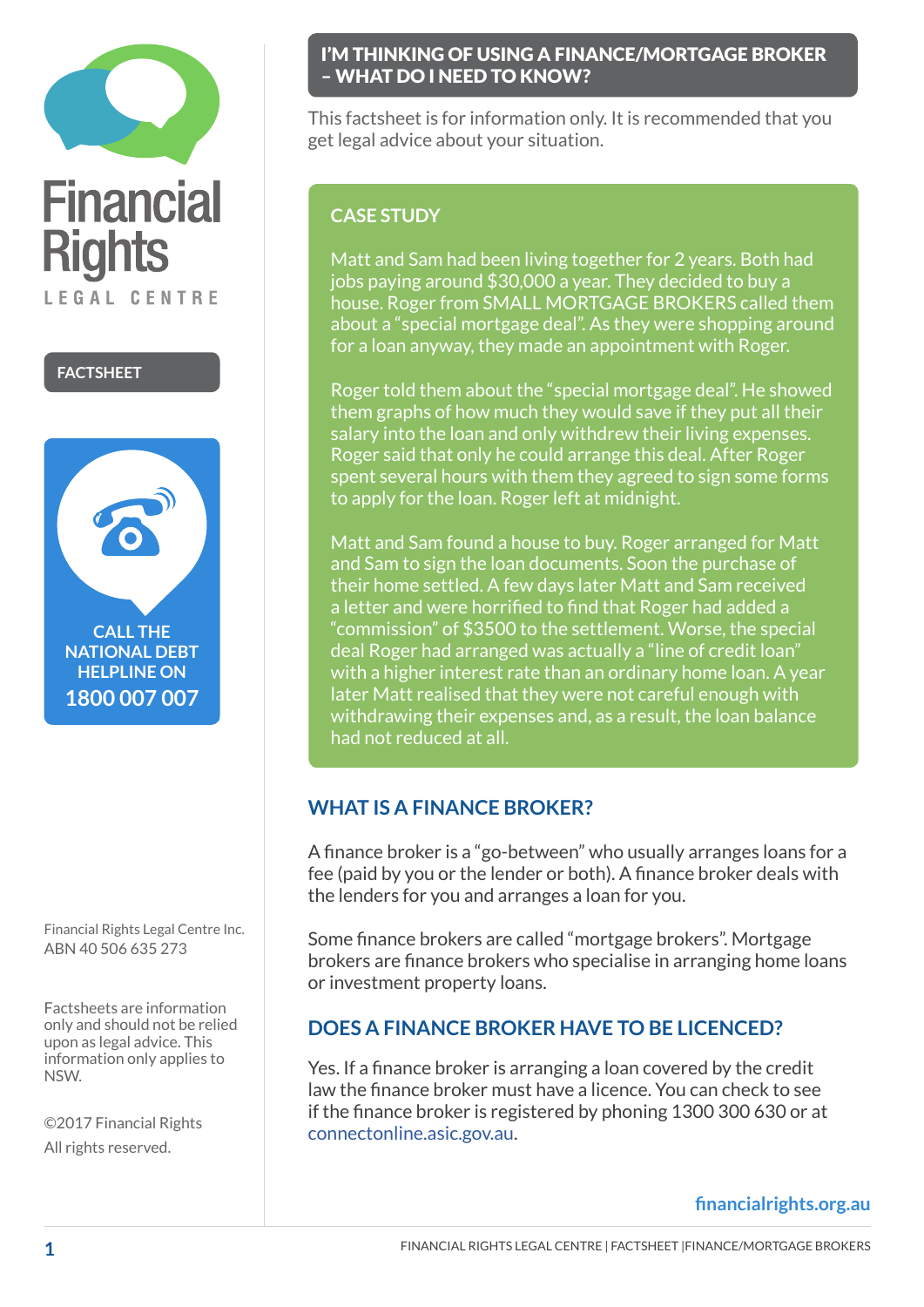

## **HOW MUCH DOES A FINANCE BROKER COST?**

It will depend on which finance broker you use. There are 3 types:

- 1. Finance brokers who do not charge you a fee. The lender pays this type of finance broker. The lender will usually pay the broker a fee for introducing you to them and an ongoing fee for the length of your loan (called a "trailing commission"). Mortgage brokers often operate this way.
- 2. Finance brokers who charge you a fee (or commission) and receive a one-off commission and a trailing commission from the lender.
- 3. Finance brokers who only charge you a fee and do not receive any payment from the lender for introducing the loan. This type of finance broker is not as common as the other two types.

It is recommended that you try to only deal with finance brokers who do not charge you a fee. If you decide to use a finance broker that is charging you a fee, as a guide the fee should not be any larger than 1.5-2% of the amount of the loan being arranged. As this amounts to \$3000 – \$4000 on a \$200,000 loan for example, you should also be sure you feel you are getting value for money from the service and you have checked what other services are available.

## **WHAT IS A "CLAWBACK" CLAUSE?**

If you refinance loans after 1 or 2 years, brokers may charge a "clawback" of the commission. Check your contract and documents from your broker carfeuly. If it contains a clawback clause and you are considering switching loans, consider if this is value for money given the clawback.

## **WHO IS THE FINANCE BROKER ACTING FOR?**

**You!** The finance broker is providing a service to you.

**BEST ADVICE:** Do not assume that a finance broker is acting in your best interests and will get you the "best deal". In some cases they may be motivated by the commission paid by the lender rather than your best interests. Shop around and make sure you ask about commissions and other kickbacks.

## **SHOULD I USE A FINANCE BROKER?**

This is up to you. You do not have to use a finance broker. You always have the option of dealing with most lenders directly.

Finance brokers can be good value and find you a loan that suits your needs with a competitive interest rate. For busy people this can save a lot of time and effort in shopping around for a loan.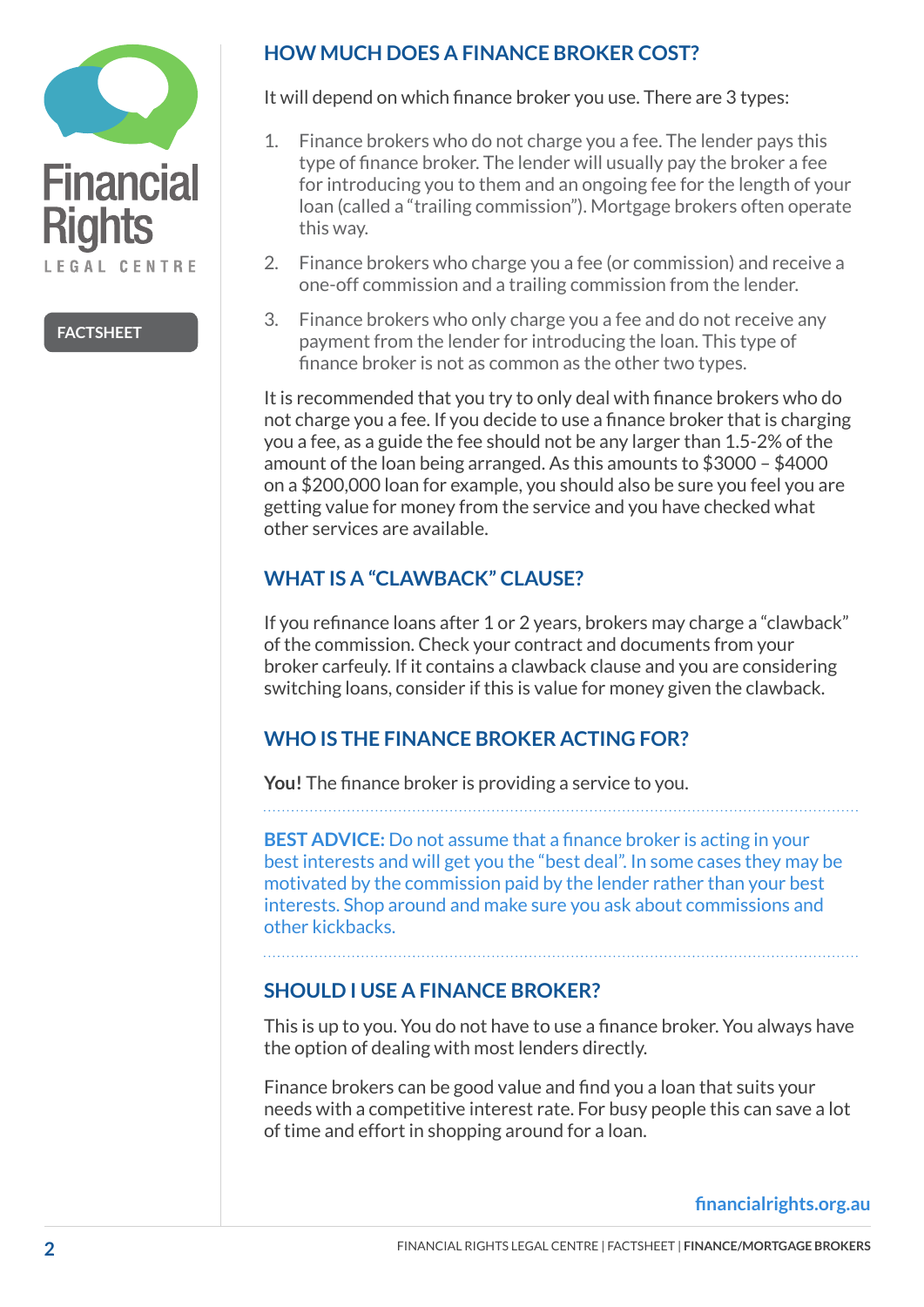

Finance brokers can also be poor value and put you in a loan that is completely unsuitable for you. Furthermore, often you could have approached the lender directly and got the same loan (without having to pay any fee!)

Even if you decide to use a finance broker you should shop around *and*  check what deals you can get direct from a lender anyway.

### **CAN A FINANCE BROKER ARRANGE A LOAN WHEN I WOULD NOT BE ABLE TO GET A LOAN ELSEWHERE?**

The answer should be no. If you are having trouble getting a loan you should get advice. There is a range of reasons why you may not be able to get a loan: for example, a past bankruptcy; you do not earn enough; or, a poor credit record. Loans from alternative lenders that target borrowers with a poor credit history are usually more expensive, so make sure you really have no other alternative. Keep in mind that whatever your problem is, it will not be improved by getting a loan that does not suit your needs.

If you are seeking another loan because you are having difficulties paying the loans you already have, you should try to come to an arrangement with your existing lenders. Beware of finance brokers who charge a substantial fee or commission and direct you to expensive alternative lenders. You may find yourself in a worse position than the one you were trying to fix.

## **WHAT DOES THE FINANCE BROKER HAVE TO TELL ME?**

The law that applies to finance brokers is the National Consumer Credit Protection Act 2009 (the "National Credit Act.")

This is a national law that commenced on 1 July 2010. So if you deal with a broker after this date this law applies. This law requires finance brokers give you both a Credit Guide and a quote. The Credit Guide must:

- 1. be in writing;
- 2. specify the name, contact details and license number of the finance broker;
- 3. specify any fees payable for the work;
- 4. specify the six lenders that the finance broker refers to most often (if the finance broker deals with less than six lender, then the names of those lenders);
- 5. provide details of the finance broker's:
	- a. internal dispute resolution procedures;
	- b. the External Dispute Resolution (**EDR**) scheme of which the finance broker is a member; and
	- c. inform you of the prohibition on finance brokers suggesting,

### **financialrights.org.au**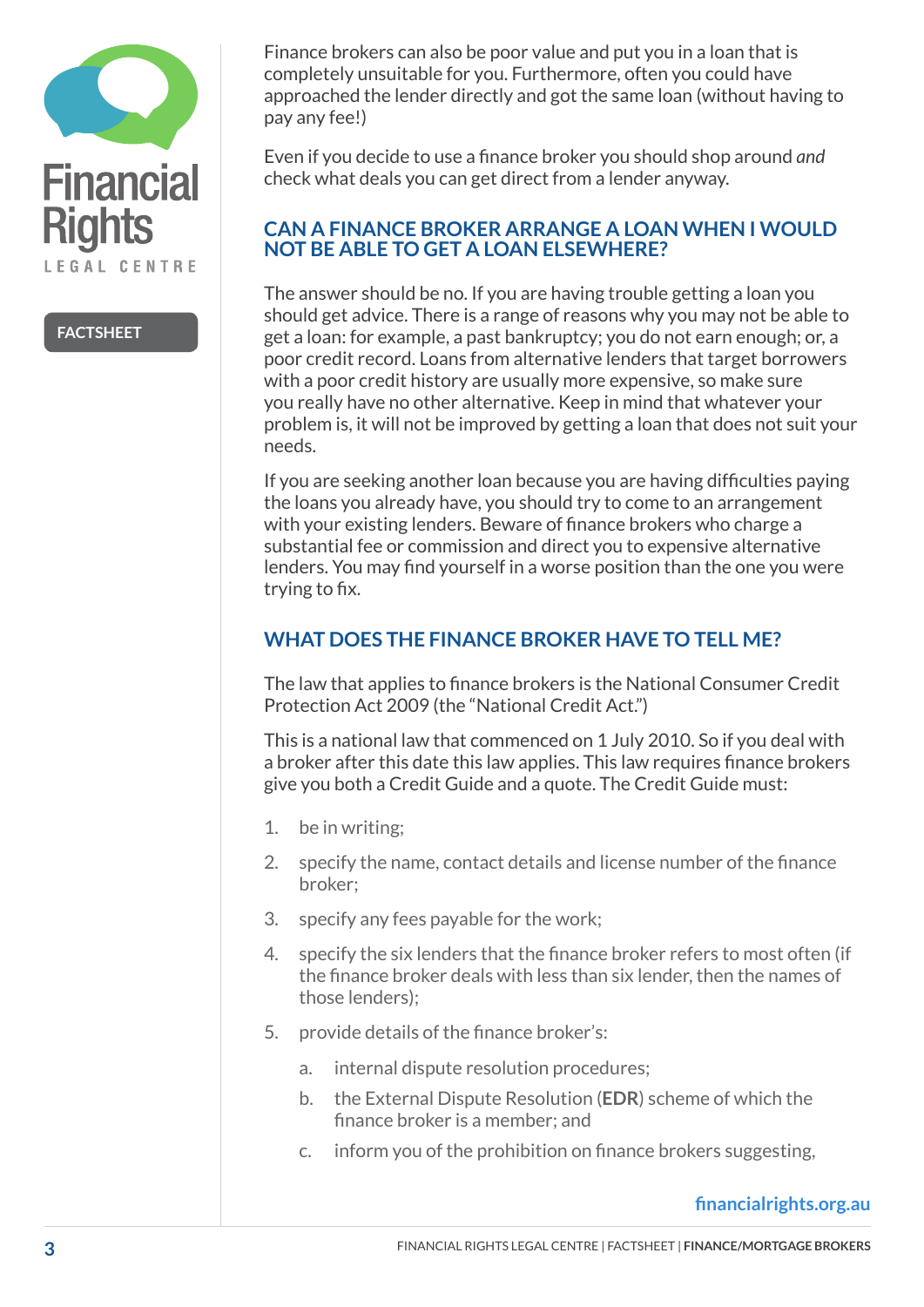

recommending or assisting you to enter or remain in contracts that are unsuitable for you, and of your right to request a copy of the assessment.

The finance broker must also give you a quote that:

- a. must be in writing;
- b. specifies the services being provided;
- c. specifies the maximum amount that will be payable by you (including fees and charges); and
- d. states whether the fee is still payable if you do not proceed.

### **HINTS FOR GETTING THE MOST OUT OF A FINANCE BROKER**

- 1. Only deal with licenced finance brokers.
- 2. If you are not sure whether you are dealing with a finance broker *ask or get advice*! Some people think they are dealing with the lender when in fact they are speaking to a broker.
- 3. Shop around. Ring other finance brokers and check what they charge and what they are offering to do.
- 4. Ask how much the service will cost you.
- 5. Do not sign anything without reading it carefully first. If you don't understand anything, get independent advice: see our [Getting](http://financialrights.org.au/getting-help/)  [Help](http://financialrights.org.au/getting-help/) factsheet. Many potential borrowers have signed a document presented by a broker (sometimes thinking it is a loan application), only to discover later that they have signed a binding contract including a substantial fee that is payable whether they accept the loan arranged by the broker or not.

## **WHAT ARE THE MOST COMMON PROBLEMS?**

The most common problem when dealing with a finance broker is that they might arrange an unsuitable or unjust loan. The credit law includes responsible lending conduct provisions that apply to finance brokers (and lenders). This means that a finance broker must:

- make reasonable enquiries about your financial situation;
- make reasonable enquiries about your requirements and objectives in seeking a loan;
- take reasonable steps to verify your financial situation.

A loan will be *unsuitable* if:

- you cannot meet the financial obligations under the contract, or not without substantial hardship; and/or
- the loan does not meet your objectives and requirements.

### **financialrights.org.au**